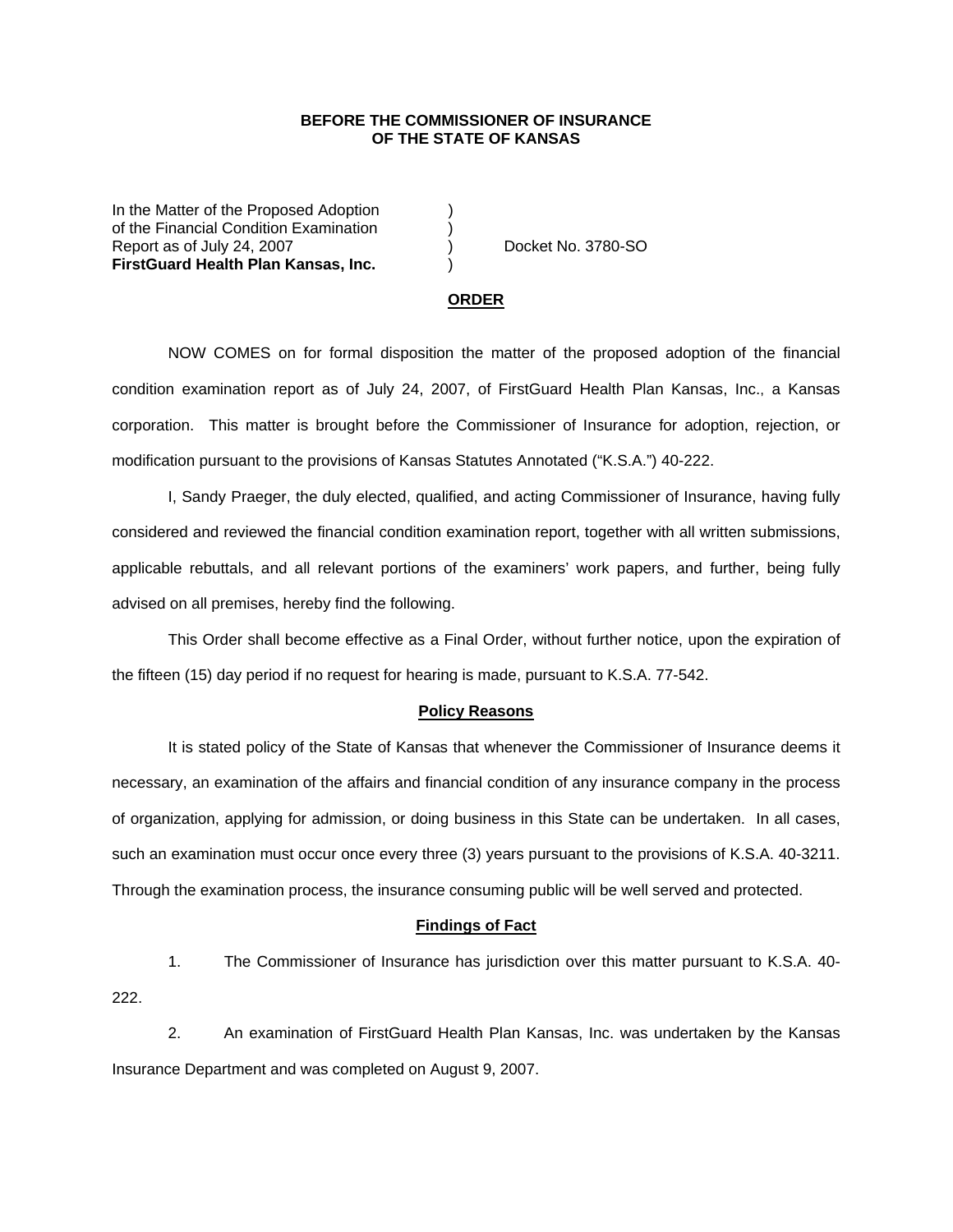3. The examiner-in-charge tendered and filed with the Kansas Insurance Department a verified written report of the examination within thirty (30) days following completion of the examination, to wit; August 2, 2007.

 4. Following receipt of the verified report, the Kansas Insurance Department transmitted the report to FirstGuard Health Plan Kansas, Inc. on October 25, 2007, with a duly executed notice advising the company of its opportunity to prepare and submit to the Kansas Insurance Department a written submission or rebuttal with respect to any and all matters contained in the report. FirstGuard Health Plan Kansas, Inc. was further advised that any written submission or rebuttal needed to be filed with the Kansas Insurance Department no later than thirty (30) days after receipt of the verified report.

 5. FirstGuard Health Plan Kansas, Inc. filed a written acceptance of the verified report on November 7, 2007.

6. Based upon the written submission tendered by FirstGuard Health Plan Kansas, Inc., the company took no exceptions to matters contained in the verified report.

 7. Within thirty (30) days of the end of the time period allowed for written submission or rebuttal, the Commissioner of Insurance fully reviewed the report, together with all written submissions and rebuttals provided by FirstGuard Health Plan Kansas, Inc.. The Commissioner of Insurance further reviewed all relevant workpapers.

 8. No other written submissions or rebuttals were submitted by FirstGuard Health Plan Kansas, Inc.

#### **Conclusion of Law**

9. K.S.A. 40-222(k)(2) provides:

"Within 30 days of the end of the period allowed for the receipt of written submissions or rebuttals, the commissioner shall fully consider and review the report, together with any written submissions or rebuttals and any relevant portions of the examiners workpapers and enter an order:

- (A) Adopting the examination report as filed or with modification or corrections. If the examination report reveals that the company is operating in violation of any law, regulation or prior order of the commissioner, the commissioner may order the company to take any action the commissioner considers necessary and appropriate to cure such violations; or
- (B) rejecting the examination report with directions to the examiners to reopen the examination for purposes of obtaining additional data, documentation or information, and refiling pursuant to subsection (k); or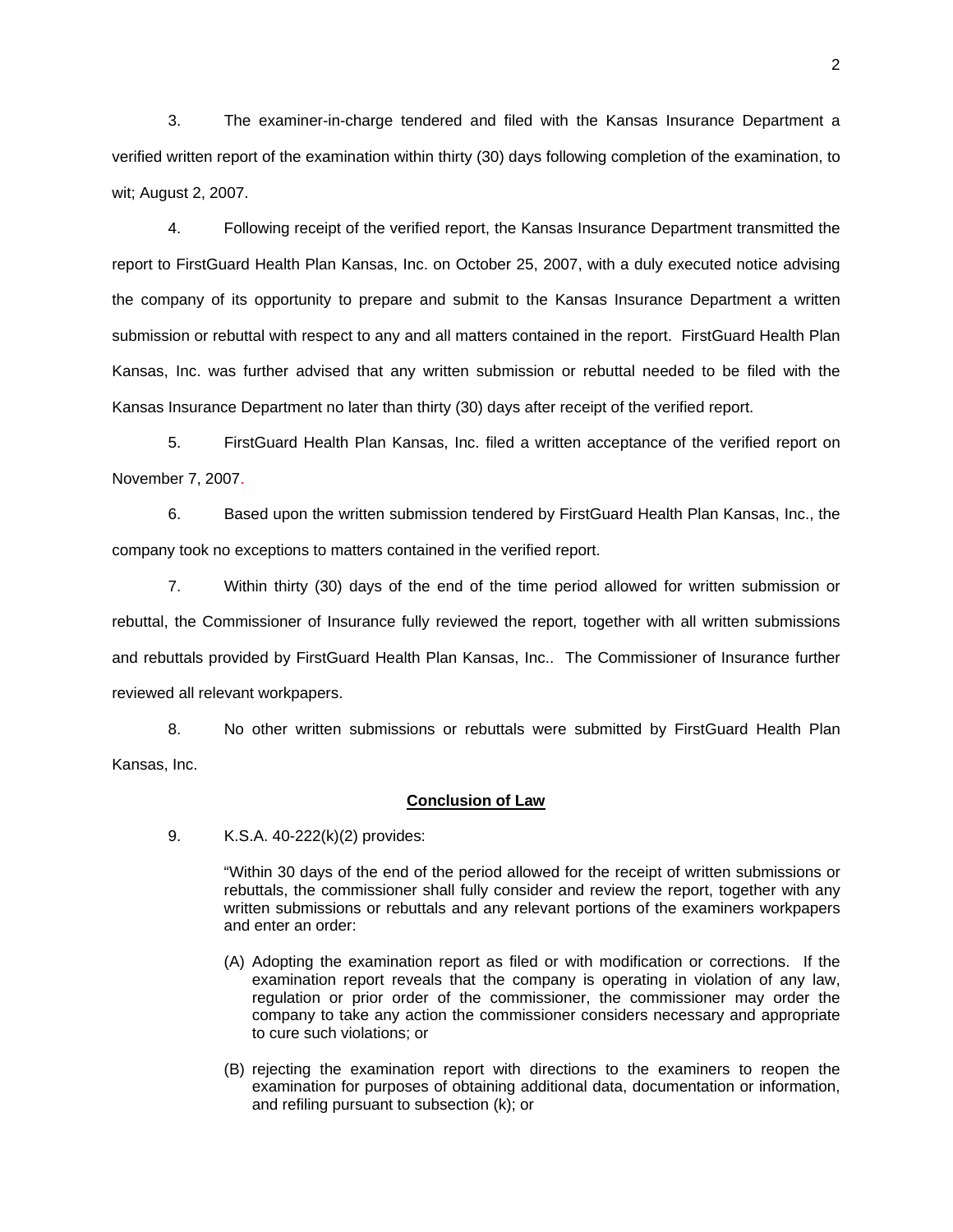- (C) call and conduct a fact-finding hearing in accordance with K.S.A. 40-281 and amendments thereto for purposes of obtaining additional documentation, data, information and testimony."
- 10. Based upon the Finding of Fact enumerated in paragraphs #1 through #8 above, the

financial condition examination report as of July 24, 2007, of FirstGuard Health Plan Kansas, Inc. should be adopted.

# **IT IS THEREFORE, BY THE COMMISSIONER OF INSURANCE, ORDERED THAT:**

1. The financial condition examination report as of July 24, 2007, of FirstGuard Health Plan

Kansas, Inc., hereby is adopted.

2. The Commissioner of Insurance retains jurisdiction over this matter to issue any and all

further Orders deemed appropriate or to take such further action necessary to dispose of this matter.

**IT IS SO ORDERED THIS \_\_28th\_\_ DAY OF DECEMBER, IN THE CITY OF TOPEKA, COUNTY OF SHAWNEE, STATE OF KANSAS.** 



| _/s/ Sandy Preager        |  |
|---------------------------|--|
| Sandy Praeger             |  |
| Commissioner of Insurance |  |
| BY:                       |  |
|                           |  |

| /s/ John W. Campbell   |  |
|------------------------|--|
| John W. Campbell       |  |
| <b>General Counsel</b> |  |